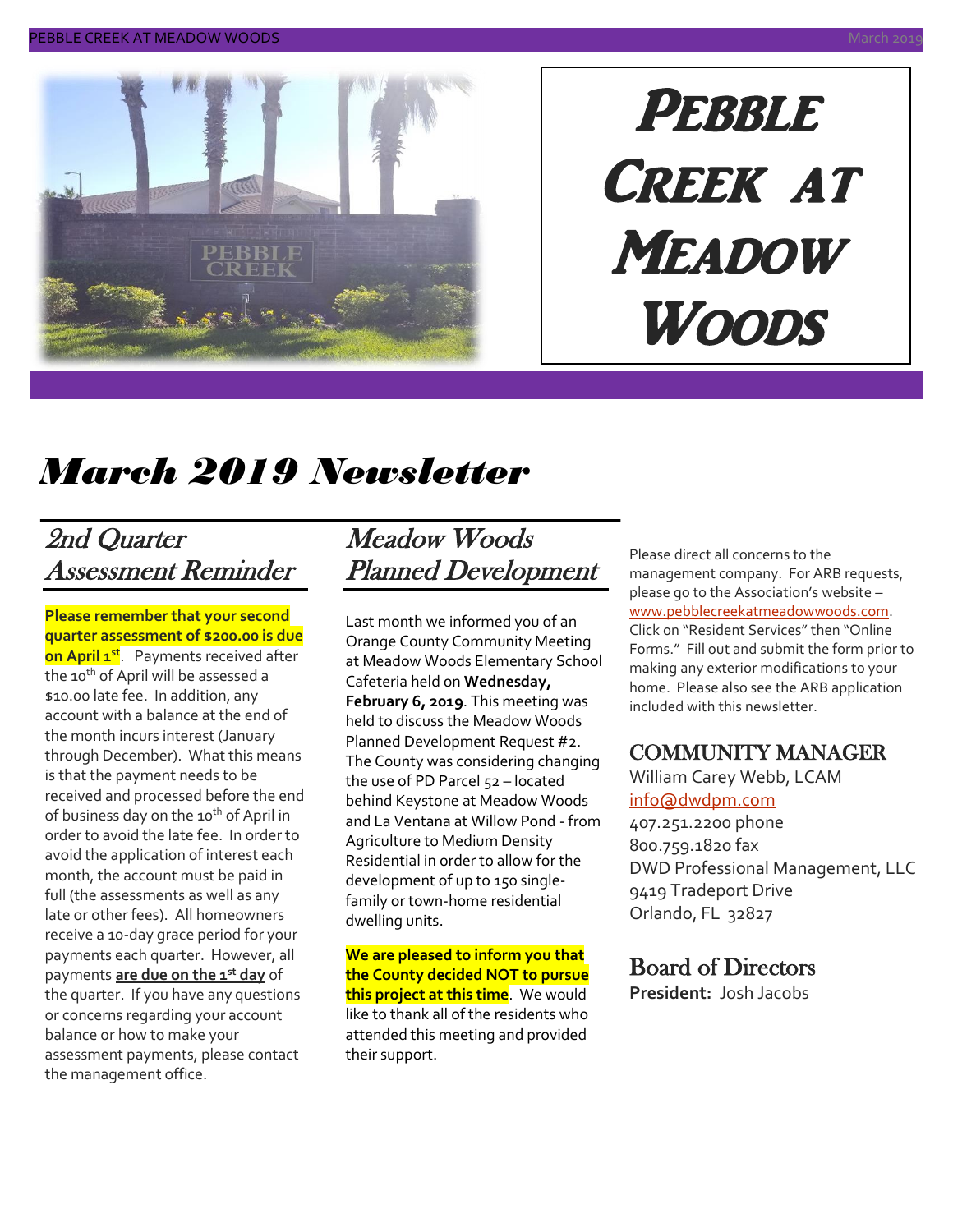## 2019 Budget Requests

If you are interested in obtaining the 2019 Budget for your community, please feel free to review the document on the community website using the following link: [https://pebblecreekatmeadowwoods.weebly.com/budget.html.](https://pebblecreekatmeadowwoods.weebly.com/budget.html)

You may also contact the management office to obtain a copy via email or regular mail.

# Feral or Unsupervised Animals

It has been brought to the attention of the Board that some of the residents are feeding the stray animals in the community or they are allowing their animals to roam outside without supervision. According to Orange County Animal Control anyone who feeds stray/feral animals is considered the owners of these animals and is responsible for them. Please follow all Orange County ordinances regarding feral animals and please supervise and leash all pets when they are outside of your home. Allowing pets to roam freely outside poses a danger to your pets as well as to people within the community.

If you would like to report an issue related to a feral or unsupervised animal, please contact Orange County Animal Control at 407-836-3111.

Thank you for your cooperation and understanding in this matter.



# Reporting Street Light Outages

If you notice a street light out on your street, please call Duke Energy at 407-629-1010 to report the street name or section where the light is located. You may also visit the following website to report the outage: [https://www.duke-energy.com/customer-service/request-light-repair.](https://www.duke-energy.com/customer-service/request-light-repair)

Please contact the management office if you need assistance or if you have any questions.

# Parking Regulations

If your vehicle is parked on the street at night in the community, your car may be towed. Per the rules and regulations of our community, all vehicles must be parked in your garage or driveway at night. If a vehicle is parked on the street between the hours of 12 AM – 6 AM, it may be towed **without warning at the owner's expense**.

**If you are planning a special event or party**, and you will have guests parked in the street from 12 AM – 6 AM, please contact the management office to make arrangements **at least 24 hours in advance** so we may inform the towing company and so we have time for you to pick up parking permits from the management office. Please be aware that the maximum number of vehicles permitted is 10. During the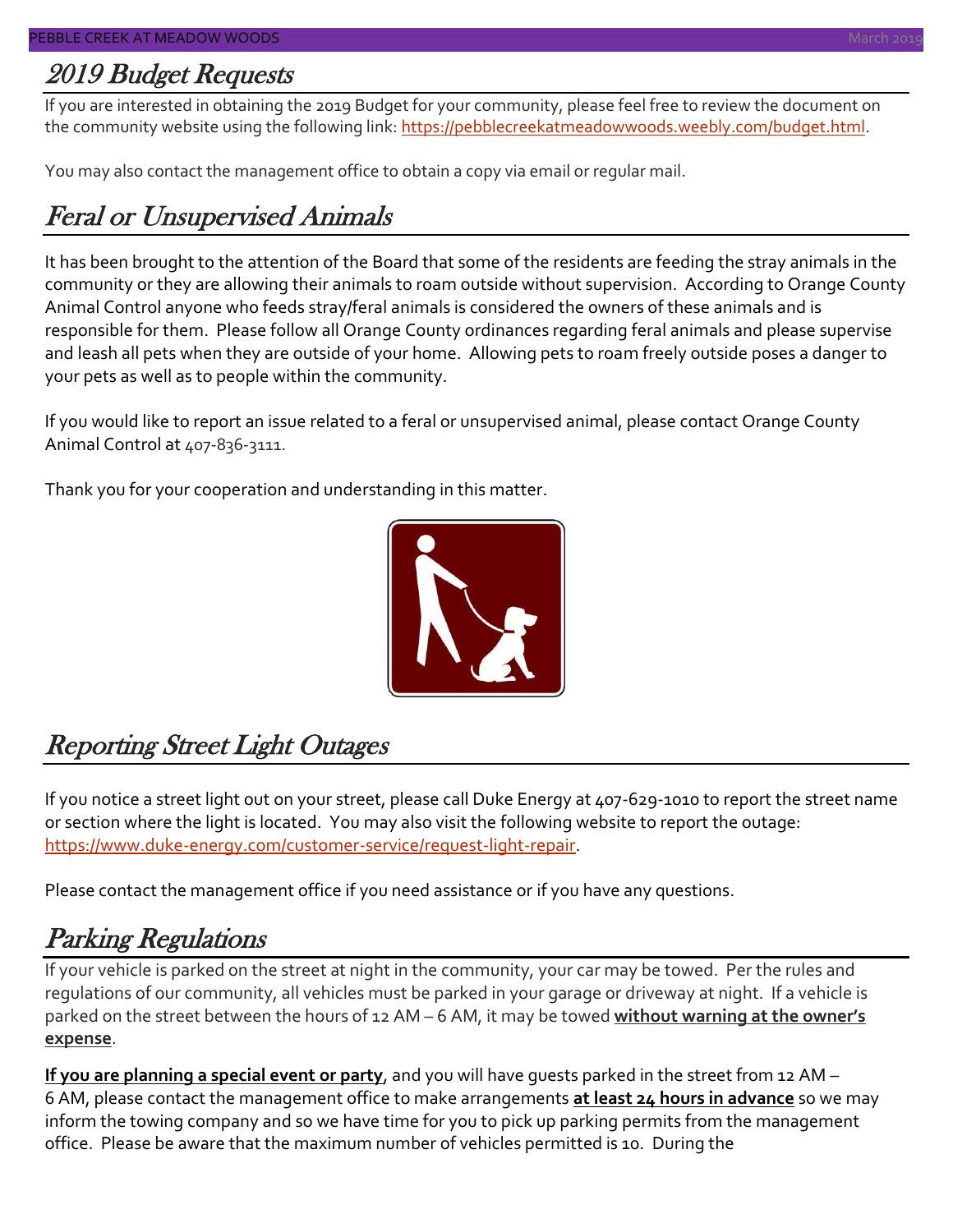If your vehicle or a vehicle of a guest is towed due to a violation of the parking rules and regulations, you should **contact the towing company to resolve the situation**. *Do not call DWD Professional Management regarding a towing issue*. The Board has not authorized the management company to make ANY exceptions to the parking rules and regulations. If you do not follow these parking rules, you will be towed **at your own expense** and **will not be reimbursed for any reason**.

Please be advised that the towing company, **Universal Towing and Recovery**, has moved from their previous location. The towing company's contact information is as follows: **Universal Towing and Recovery, 407-816- 0102, 206 6th Street, Lot 300 Orlando, Florida 32824.**

# Please Pick-Up After Your Pets

We understand that many of the residents in our community are pet owners. Owning a pet is a wonderful experience for the "parent" and it brings many joys to you as well. However, having a 4-legged addition to your family also brings many responsibilities.

If your new bundle of joy happens to be a dog, then one of the responsibilities is picking up after your pet. When you live in a community you cannot just let your dog out and then close the door. **Your pet must be on a leash at all times, and any pet waste MUST be picked up and disposed in a waste receptacle**. This is not only a community rule; it is an Orange County ordinance as well.

Dog waste is a hazardous substance and causes damage to grass and may spread illnesses to others. Thank you for your understanding and cooperation in this matter.

# Off-Duty Sheriff's Deputy Patrols and Suspicious Activity

Your community is patrolled several days per month by an off-duty Orange County Sheriff's Deputy. The deputy is on patrol to spot suspicious activity, to help enforce traffic laws, and to help the people in communities we manage in Meadow Woods. If you see the deputy on patrol, and if you have noticed any suspicious activity, please stop the deputy and talk with him regarding your concerns. You should also call the Orange County Sheriff's Department at (407) 836-4357 to report suspicious or criminal activities. **The Sheriff's Department is the only organization charged with the protection of your property, and they are the only organization with the authority to approach and stop these people and their activities**.

Please be aware that the deputy is only able to enforce state law and county ordinances. If you see a community violation (i.e., parking on the grass, people with water balloons in the pool area, etc.), please call DWD Professional Management to address these concerns. Thank you.

# Noise Complaints

Please be aware that Orange County Sheriff's Department does not have any set time for enforcing the noise violation ordinance. According to our local deputy, the Disturbance of the Peace Statute is enforceable any time of day. **If you feel that your neighbors are violating the noise ordinance, please contact the Orange County Sheriff's Department to file a complaint at 407-836-4357**. The Sheriff's Department will then send a deputy to request the responsible party to tone down their gathering. If a second request is made concerning the same disturbance, the Sheriff's Department will take the necessary actions to ensure your neighbors follow the noise ordinance.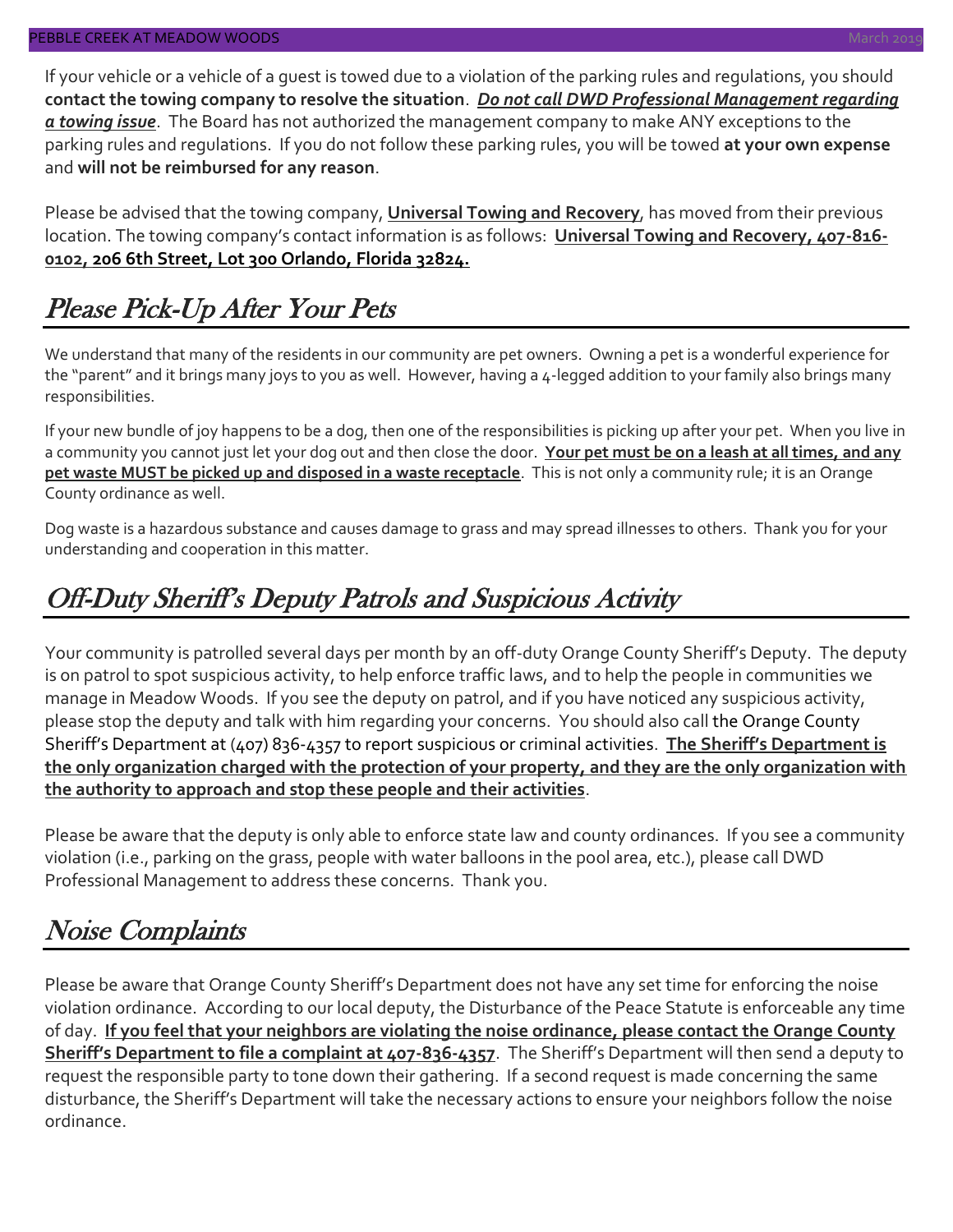# Architectural Changes (Exterior Modifications)

It has come to our attention that some homeowners are not familiar with the steps of the Architectural Review process. That is quite understandable. We would like to take this opportunity to help anyone in our community better understand this process.

If you are going to make any changes to the front of your property, including landscaping changes, or if you intend to make any structural changes to your property (i.e., room additions, pools, screen enclosures), then you will need to fill out the Architectural Review Committee (ARC) application.

These applications will always be available on your community's website and they are included in the monthly newsletter (please see the form below). Please follow the instructions on the form and submit all of the required documents for your requested change. When you are submitting an application to the ARC, remember to include the following:

1. Two (2) copies of the property survey that show the location of the proposed changed, alteration, renovation or addition.

- 2. Two (2) drawings of your plan(s).
- 3. Two (2) copies of color samples, if applicable.

Please note that applications submitted by fax or without two (2) copies of the survey, drawing, or color sample will be considered incomplete. If an application is incomplete, it will not be processed and will be returned to you.

Finally, please be aware that the Association has architectural guidelines indicating the list of approved color schemes for painting your home and the shingle colors for any roof replacements. If you would like to review these guidelines, please visit the Association's website at the following link: [https://pebblecreekatmeadowwoods.weebly.com/architectural-change-form.html.](https://pebblecreekatmeadowwoods.weebly.com/architectural-change-form.html) You may also find the approved color schemes on the Sherwin Williams website using the following link: [https://www.sherwin-williams.com/homeowners/color/find-and-explore-colors/hoa/orlando/fl/pebble-creek-at](https://www.sherwin-williams.com/homeowners/color/find-and-explore-colors/hoa/orlando/fl/pebble-creek-at-meadow-woods/)[meadow-woods/](https://www.sherwin-williams.com/homeowners/color/find-and-explore-colors/hoa/orlando/fl/pebble-creek-at-meadow-woods/)

If you have any questions, please call us at 407-251-2200, and we will be happy to assist you. Also note that management does NOT approve or deny any of these requests. We collect the applications and then submit them to the community's Architectural Review Committee (ARC). The ARC is a group of volunteer homeowners who review the applications and approve or deny the applications based on your community's written criteria (the architectural guidelines). Per Florida Statutes, this process may take up to 30 days.

As soon as the Committee makes a decision, we will mail you the letter of approval or denial. Please make sure you do not proceed with any improvements until you have heard from the Committee. I hope this helps everyone understand the Architectural Review process a little better. If this still leaves you with any questions, please feel free to contact our management office.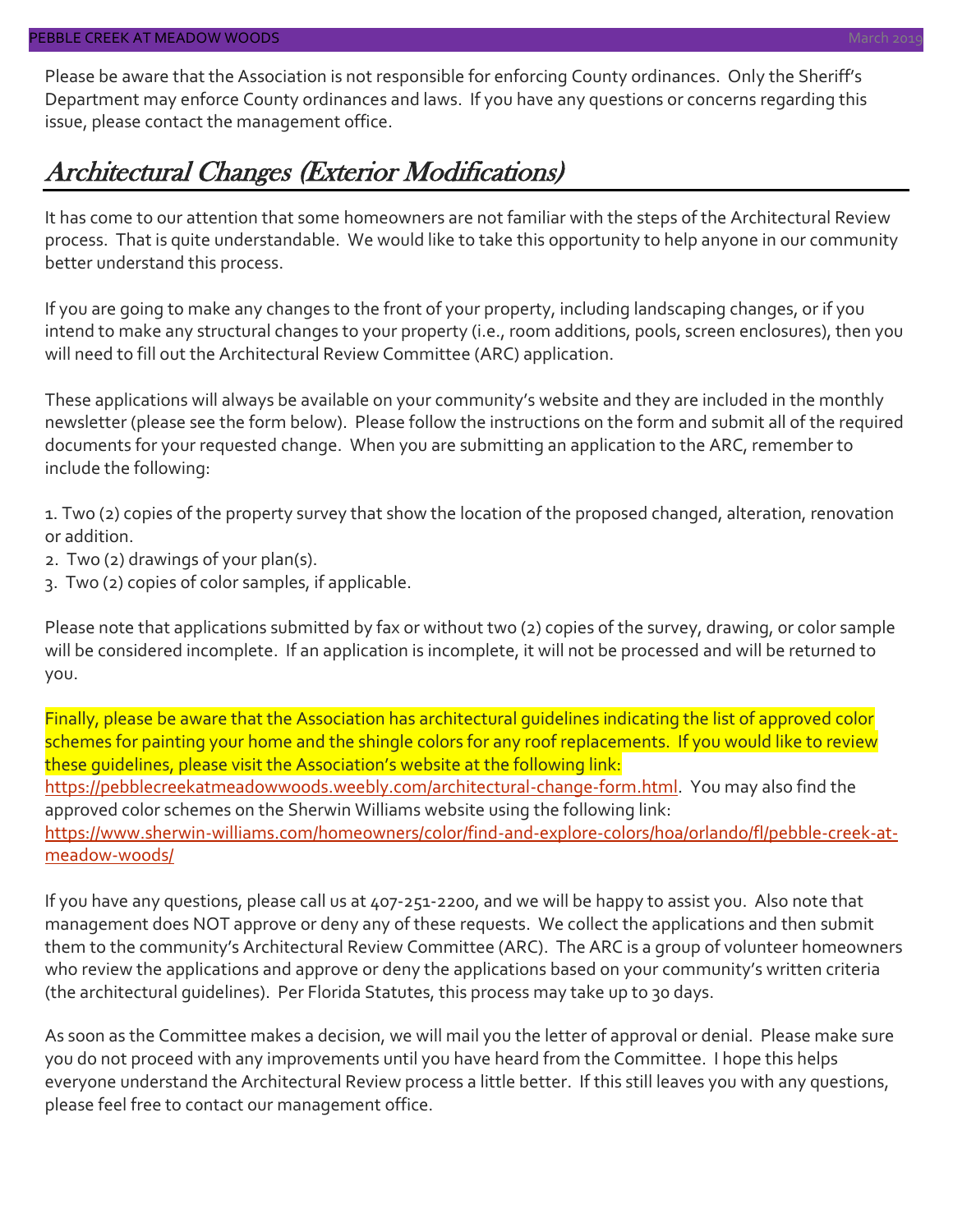## Pool Rules

Please be advised that the pool closes at sundown every day. No unauthorized people may enter the pool after this time. Many people ask why the Association has chosen to close the pool at sundown. The answer is simple. **We did NOT choose this time**. The State of Florida decided this for us! *Since there is not enough light per State guidelines, we must close the pool when the sun goes down*.

Next, there is a list of pool rules located in the pool area. Please take a minute and review these rules. One of the most important rules is the age limit for use. If you are under the age limit, *you may NOT use the pool without a parent or guardian being present.* Accidental drowning in a swimming pool is a leading cause of death in Florida for children. Please be advised there are no lifeguards at the pool, and the maintenance personnel are *not* trained in CPR or pool safety. Failure to comply with the Pool Rules may also result in you being asked to leave the area.

Thank you for your cooperation with this matter. If you have any additional concerns or questions regarding this issue, please contact the management office.

# Please Lock Your Vehicles

Please make sure your vehicles are locked at night and all valuables that do not need to be in your vehicles are removed on a nightly basis. If you do notice someone looking in car windows, or trying to force open a car door, please call the Orange County Sheriff's Department at (407) 836-4357. Thank you.

# Monthly Property Inspections

The community management company is tasked by the Board of Directors each month to complete an inspection of all properties within the community. Below is a list of some of the violations that they will be on the look-out for during these inspections:

- **1)** Lawns that need maintenance or full replacement (weeds, dead spots, irrigation issues, etc.)
- 2) Houses that may need pressure washing or painting. Please be aware if the paint looks faded over 50% of the visible structure, if the concrete blocks are showing through the paint over 10% of the visible structure, or if there are settling cracks throughout the home that require caulking, then we will ask for the homeowner to repaint the house
- 3) Roofs that need pressure washing.
- 4) Fences in need of cleaning and/or repair
- 5) Driveways that may need repairs or pressure washing
- 6) Weeds and grass in flower beds and missing mulch or stones in flower bed area
- 7) Roofs with mold or broken/missing shingles
- 8) Parking in the grass
- 9) Commercial vehicles, recreational vehicles, or trailers in driveways

The community management company's staff members will inspect each property from the road in a vehicle, and they will take pictures of any violations. They will not go onto your property to complete their inspection. Please be kind to the inspectors when they are completing their monthly inspections. The staff members will always identify themselves when approached if you have questions. However, please do not approach them in a hostile or negative manner. They are there to complete a job as directed by the Board of Directors and to help the community.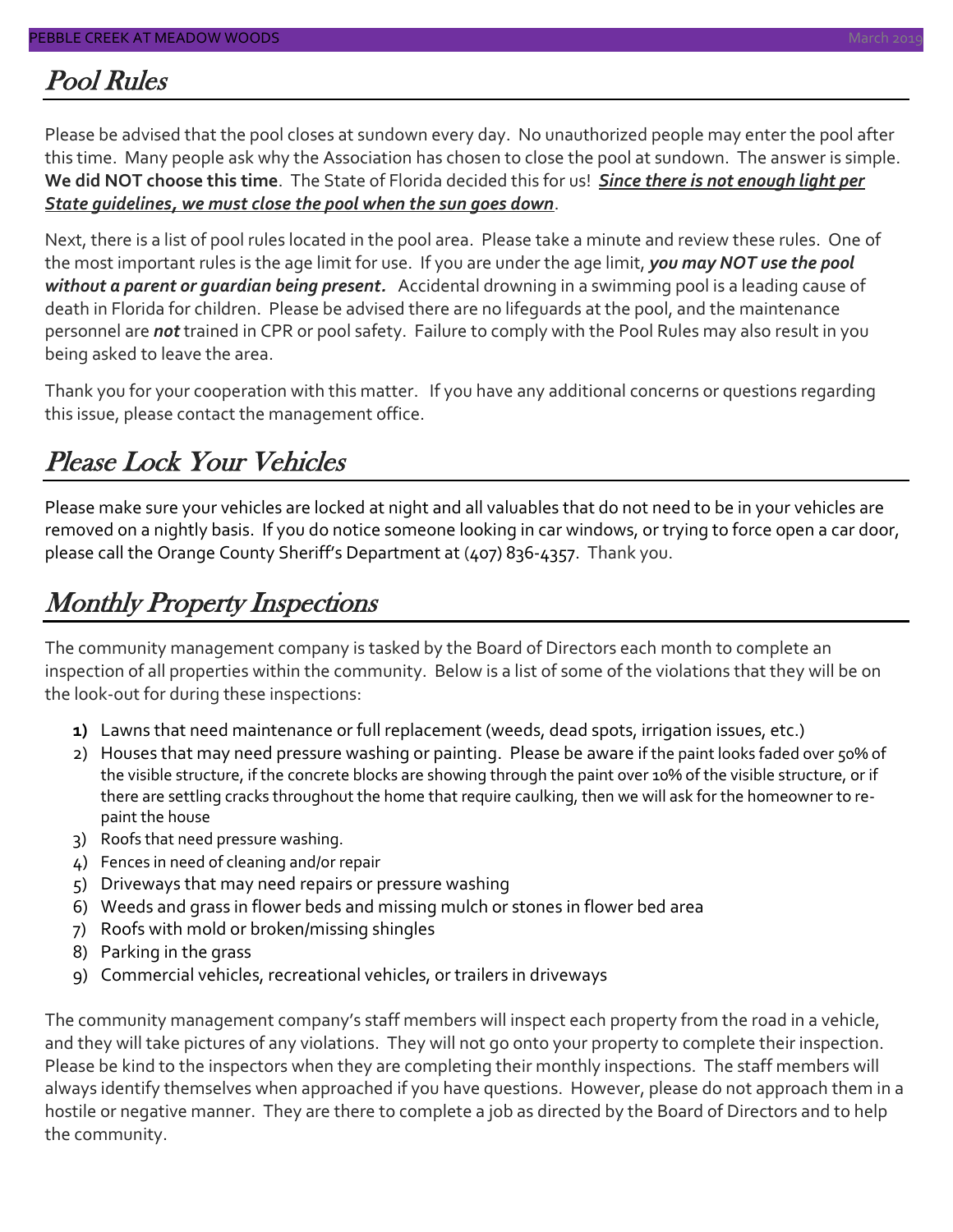If the inspectors find any problems with the exterior of your home, the management company will send you a letter notifying you of the violation. If you receive a violation letter, please feel free to contact the management company via email or by phone if you have any questions or if you need more time to correct the area of concern. The management company will work with you to make the needed improvements. Communication is very important so we can work together to maintain and improve our property values. Thank you for your cooperation regarding these matters.

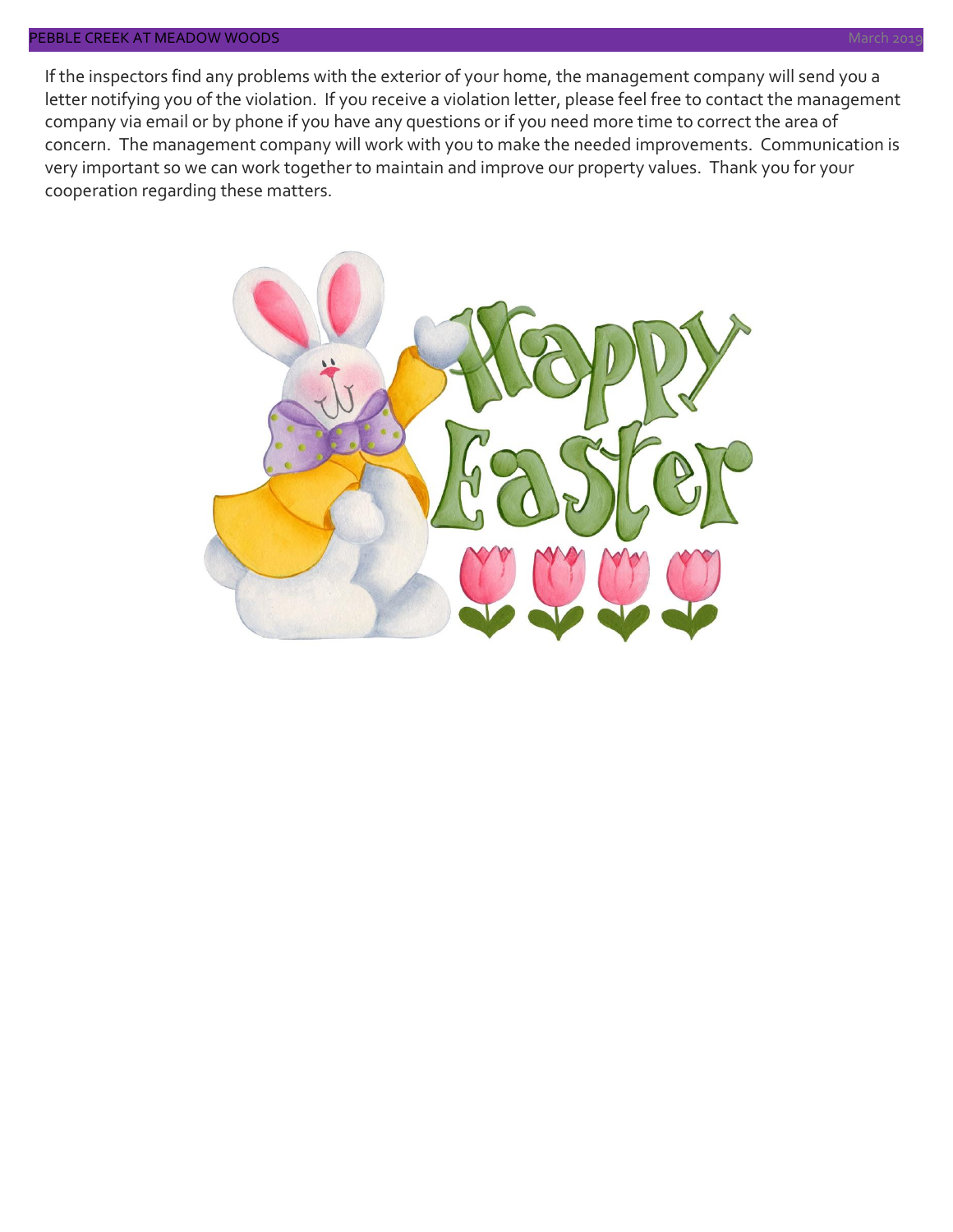# Community Services Phone Numbers

## **Emergency:**

| Fire, Police, Medical Emergency: | $\overline{911}$ |
|----------------------------------|------------------|
|                                  |                  |

#### **Law Enforcement:**

| Orange County Sheriff's Dept. (Non- | 407-836-4357 |
|-------------------------------------|--------------|
| Emergency):                         |              |
|                                     |              |
|                                     |              |

## **Utilities:**

| Orange County Utilities: | 407-836-5515 |  |  |
|--------------------------|--------------|--|--|
|                          |              |  |  |

## **Chamber of Commerce:**

| Orlando Chamber of Commerce: | 407-425-1234 |  |  |
|------------------------------|--------------|--|--|
|                              |              |  |  |

### **Miscellaneous:**

| Orange County Public Schools:                    | 407-317-3200 |
|--------------------------------------------------|--------------|
| Orange County Office of Emergency<br>Management: | 407-836-9140 |
| Orange County Health Department:                 | 407-858-1400 |
| Florida Poison Information Center:               | 800-222-1222 |
| Orange County Public Library:                    | 407-836-7390 |
| Social Security Administration:                  | 800-772-1213 |
| Orange County<br>Voters' Registration Office:    | 407-836-2070 |
| <b>Orange County Animal Services:</b>            | 407-836-3111 |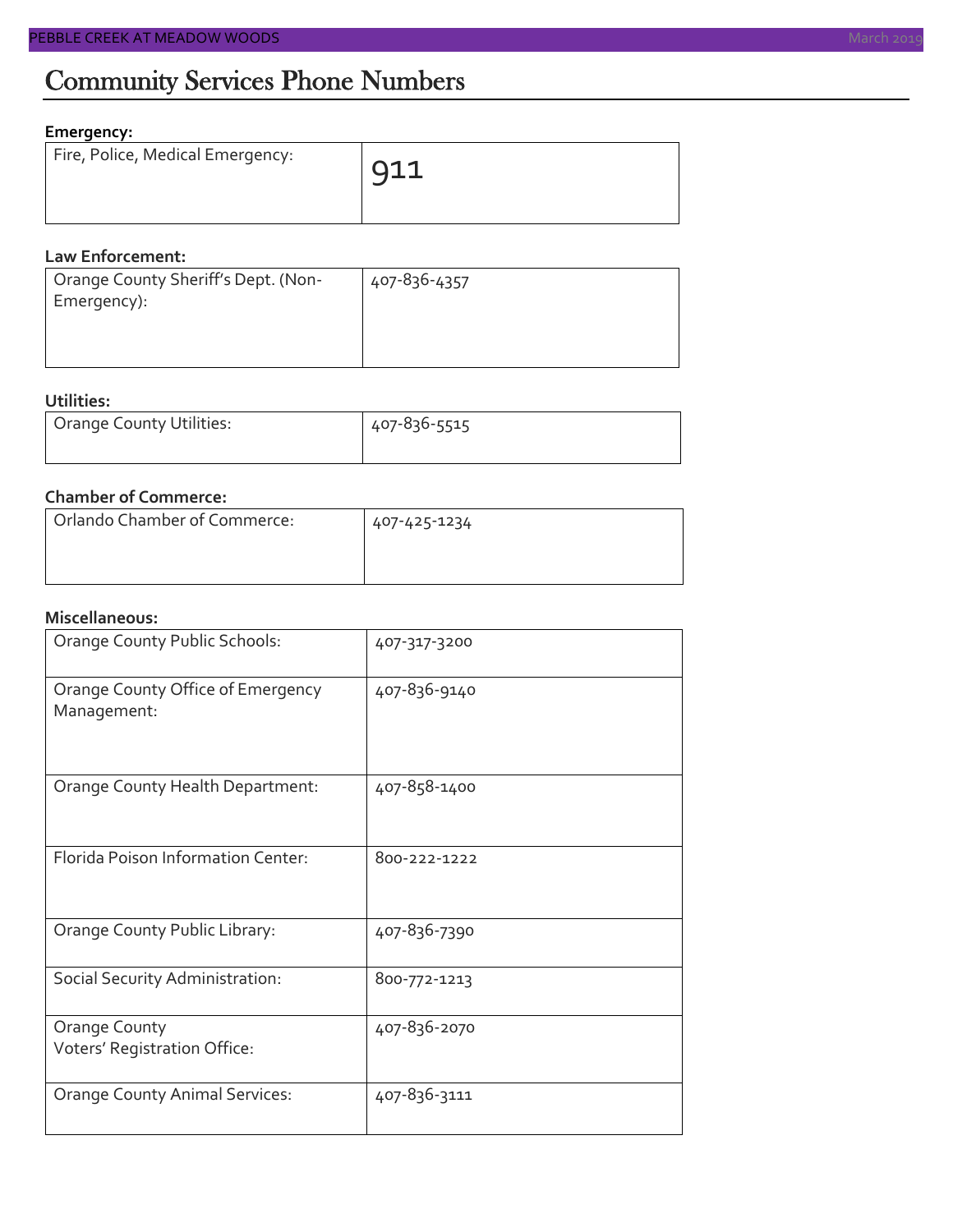#### **PEBBLE CREEK AT MEADOW WOODS HOMEOWNERS' ASSOCIATION, INC.** MAIL OR EMAIL FORM TO: 9419 Tradeport Drive, Orlando, FL 32827

PHONE: 407-251-2200 FAX: 800-759-1820 EMAIL: [info@dwdpm.com](mailto:info@dwdpm.com)

#### **ARCHITECTURAL REVIEW BOARD (ARB) APPLICATION**

|              |                                                                 |                                                                                                                   | E-mail: ____________________________                                                                                                  |
|--------------|-----------------------------------------------------------------|-------------------------------------------------------------------------------------------------------------------|---------------------------------------------------------------------------------------------------------------------------------------|
|              |                                                                 |                                                                                                                   | In Accordance with the Declaration of Covenants, Conditions and Restrictions and the Association's Rule and Requlations, Installation |
|              | must conform to this approval and the Association's quidelines. |                                                                                                                   |                                                                                                                                       |
|              |                                                                 | I hereby request consent to make the following changes, alteration, renovations and /or additions to my property. |                                                                                                                                       |
| () Fence     |                                                                 | () Swimming Pool () Lawn Ornament () Screen Enclosure                                                             | () Landscaping                                                                                                                        |
| ( ) Patio    | ( ) Exterior Color                                              | () Lawn Replacement                                                                                               |                                                                                                                                       |
| Description: |                                                                 |                                                                                                                   |                                                                                                                                       |

Attach two (2) copies of the property survey that shows the locations of the proposed change, alteration, renovation or addition.

\_\_\_\_\_\_\_\_\_\_\_\_\_\_\_\_\_\_\_\_\_\_\_\_\_\_\_\_\_\_\_\_\_\_\_\_\_\_\_\_\_\_\_\_\_\_\_\_\_\_\_\_\_\_\_\_\_\_\_\_\_\_\_\_\_\_\_\_\_\_\_\_\_\_\_\_\_\_\_\_\_\_\_\_\_\_\_\_\_\_\_

Attach two (2) drawings of your plan(s). Attach two (2) color samples, if applicable.

## **NOTE: Applications submitted by fax or without two (2) copies of the survey, drawing, or color sample will be considered incomplete. If an application is incomplete, it will not be processed and will be returned to you.**

I hereby understand and agree to the following conditions.

- 1. No work will begin until written approval is received from the Association. You have 60 days from the approval date to complete the work. If not, then you must reapply for ARB approval.
- 2. All work will be done expeditiously once commenced and will be done in a professional manner by a licensed contractor or myself.
- 3. All work will be performed timely and in a manner that will minimize interference and inconvenience to other residents.
- 4. I assume all liability and will be responsible for any and all damages to other lots and/or common area, which may result from performance of this work.
- 5. I will be responsible for the conduct of all persons, agents, contractors, subcontractors and employees who are connected with this work.
- 6. I am responsible for complying with all applicable federal, state and local laws, codes, regulations and requirements in connection with this work. I will obtain any necessary governmental permits and approval for the work.
- 7. Upon receipt DWD Professional Management, LLC will forward the ARB Application to the Association. A decision by the Association may take up to 30 days. I will be notified in writing when the application is either approved or denied.

ALL HOMEOWNERS ARE RESPONSIBLE FOR FOLLOWING THE RULES AND GUIDELINES OF THEIR ASSOCIATION WHEN MAKING ANY EXTERIOR MODIFICATIONS.

Signature of Owner(s):  $\Box$ 

| <b>DO Not Write Below This Line</b> |             |                  |                 |  |  |
|-------------------------------------|-------------|------------------|-----------------|--|--|
| This Application is hereby:         | () Approved | Denied           |                 |  |  |
| <b>Comments:</b>                    |             |                  |                 |  |  |
| <b>Date Received</b>                |             | Mailed to Assoc. | Mailed to Owner |  |  |